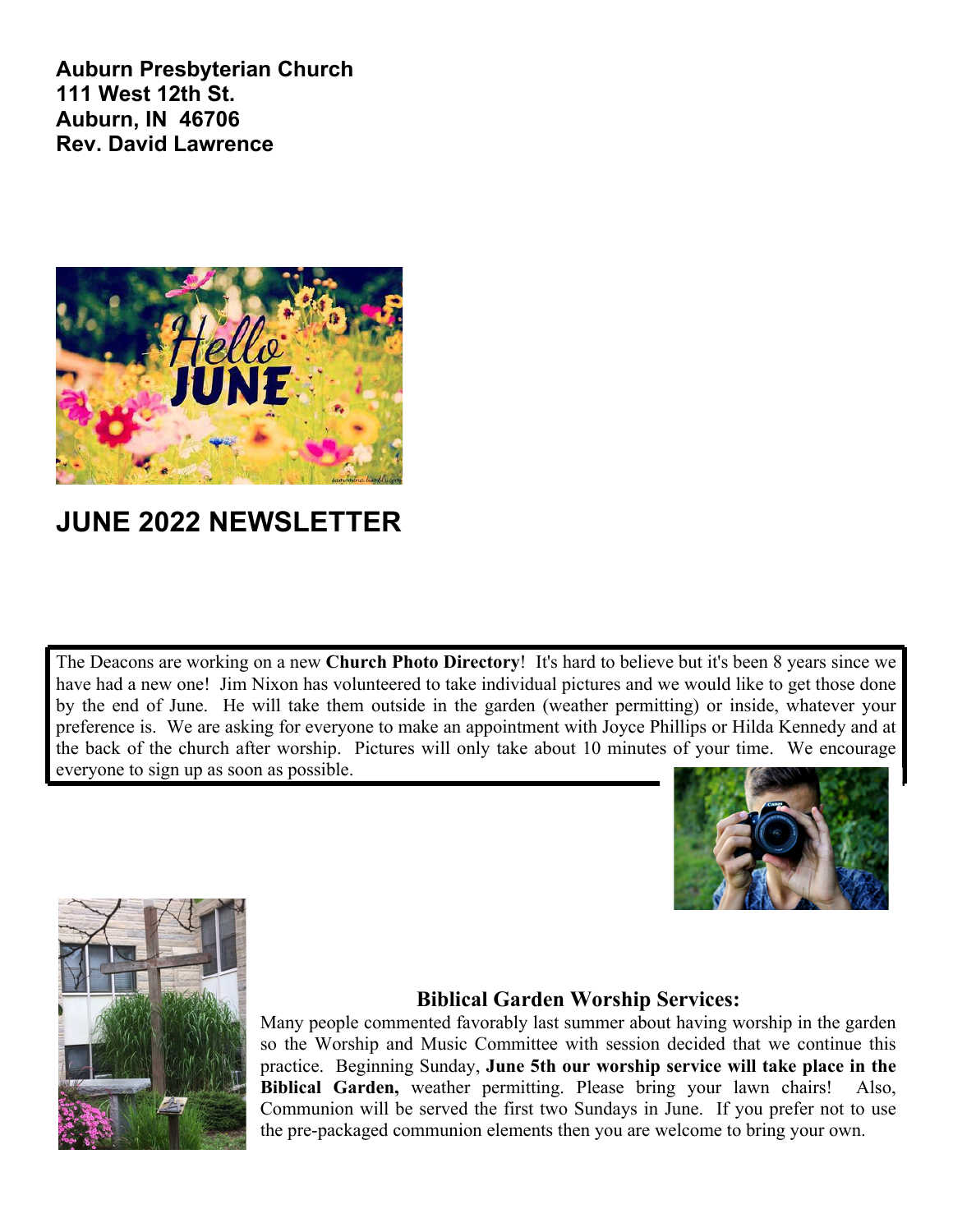#### FROM THE PASTOR:

#### Brothers and Sisters,

I began writing this a day after the horrible shooting in Uvalde, Texas and I am still stunned and struggling to make sense of this catastrophe. What would possess a young person to kill a family member and shoot up an elementary school? There are truly no words for something so awful.

In the last years, we have been bombarded with episodes of violence. It was just two years ago that George Floyd was killed in a racially motivated action. That same racial prejudice was the motivating factor in the recent shooting at the Tops Grocery in Buffalo and the attack on the Taiwanese Presbyterian Church in LA. Ten years ago a twenty-year-old shot up Sandy Hook Elementary School and today we mourn the deaths in Uvalde caused by an eighteen-year-old with a gun. We are a broken people, but this needs to end.

Our first response needs to be prayer. We need to pray for God's presence, support, and comfort, especially for the community of Uvalde. But we also need to pray that this nation and world that we are not overcome by the power of evil behind this event and the catastrophes that have gone before it. We need to ask God's Spirit to comfort and support us in our grief, but we also need to pray for wisdom and discernment as we begin to look ahead.

The problems of prejudice, mental health, and gun violence are intertwined and complex. There are no quick or easy answers. These issues have deep roots in our history and culture – their very size and scope can be off-putting. It feels like they are too much to take on. Significant change seems impossible and conversation about any of these subjects is bound to bring on challenging disagreements. The voice of evil tells us that change is too hard, the power of sin tells us we just can't do it, and our discomfort steers us away from the conflict inspired by those conversations.

The church, however, is uniquely positioned to take on these challenging subjects. The church has an opportunity to be the church in a way we have not been for a long time. The community of faith is the place where these difficult discussions and the start of change should happen. We can provide a forum in which to engage all the different voices on these subjects. We need to teach our society how to put aside our agenda to listen to others. We can model to the world how to disagree and remain in relationship. We need to demonstrate that conflict can be generative and used to shape how we move ahead together. Lasting and effective change cannot occur without these hard conversations and the church can be the starting point for this exploration of possibilities. We can nurture this beginning by being a place and people of peace and understanding rooted in love.

We do not have to be taken over or changed by the violence that surrounds us. Violence is not the only option and our faith proclaims that there is a different way. God invites all of humanity to explore this different way. There are many seats at the table and we should be inviting folks to come, sit and talk. The church's mission is to care for the least and the lost –care that is physical, mental, and spiritual. We care for the world when we can bring healing to painful wounds.

We do not have to settle for the world as we know it. God asks more of us. But we must be willing to commit time and effort to do the work involved. We have to struggle through the discomfort of disagreement and conflict. We must be willing to sacrifice power, privilege, and control for justice, peace, and love. It is not quick or easy, but this is the service that God asks of us.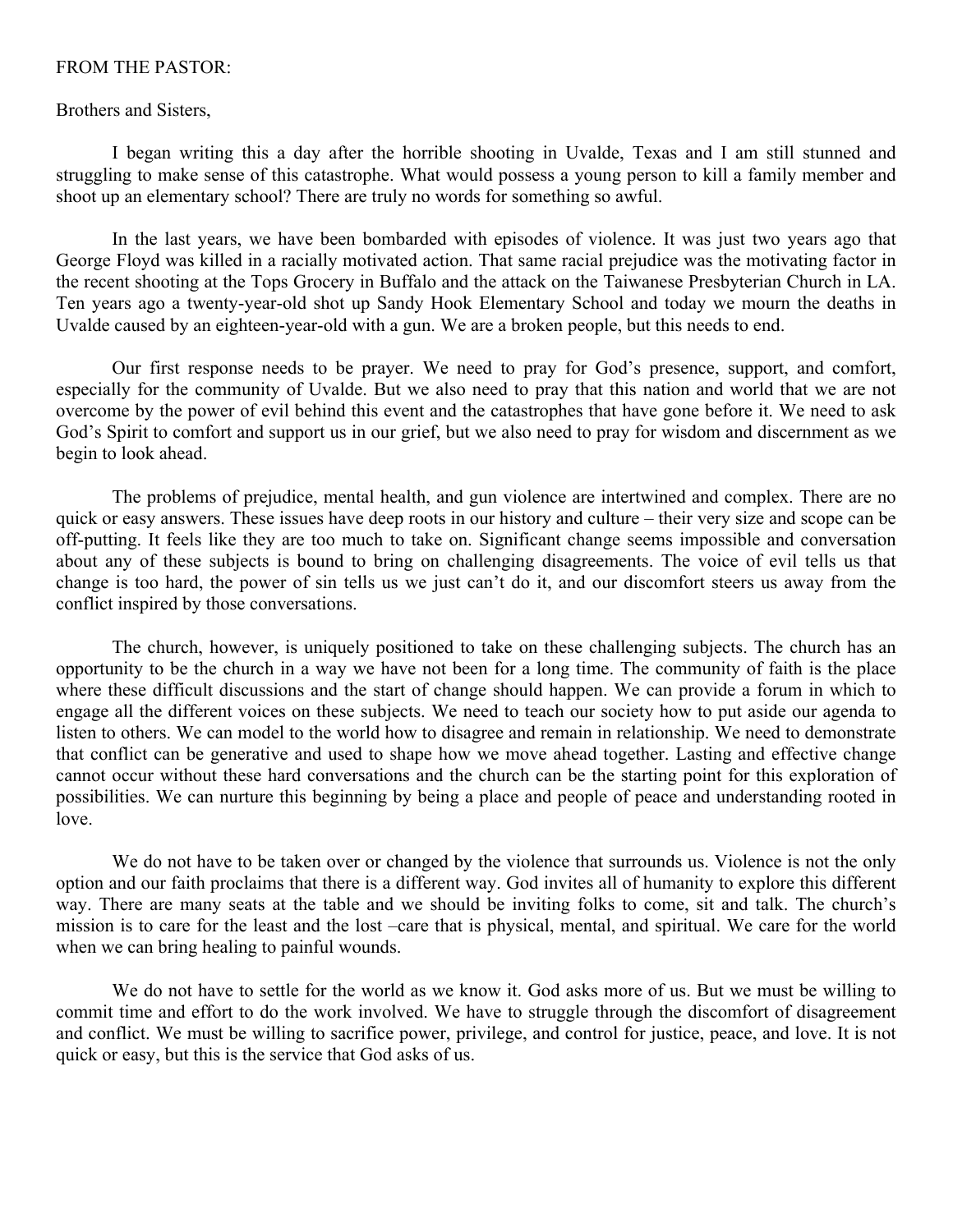



## A NOTE FROM OUR CHRISTIAN EDUCATION DIRECTOR:

I want to start by thanking everyone for supporting me and my family through the last 3 months. We are all getting better and glad to be out and about again.

Looking forward , I am teaching the Book of James with our Youth . I will be planning a few different activities with the youth group this summer. We will do some of our usual fun like disc golf, picnics, and hopefully our Thanksgiving in July. It seems like the years are getting shorter and shorter with our Youth.

Our adult Sunday school is back into action as well. We have been studying the Book of James. With a focus on Faith in Action. We even met on a Wednesday afternoon and enjoyed Charcuterie and a documentary on Ukraine. The Adult Sunday School class has chosen to continue meeting throughout the summer. We meet from 11ish and end around noon. Come and Join us and enjoy light snacks, coffee and great conversation.

I hope everyone has a wonderful Summer and I look forward to seeing everyone on Sundays.

God Bless, Kari Ackerman CE Director







Presbyterian Women will not be meeting during the summer months, however will resume again in the Fall. The study guide for the coming year has been chosen, "What My Grandmother Taught Me." The cost for the study guide is \$10 and checks should be made out to Barbara Bushnell.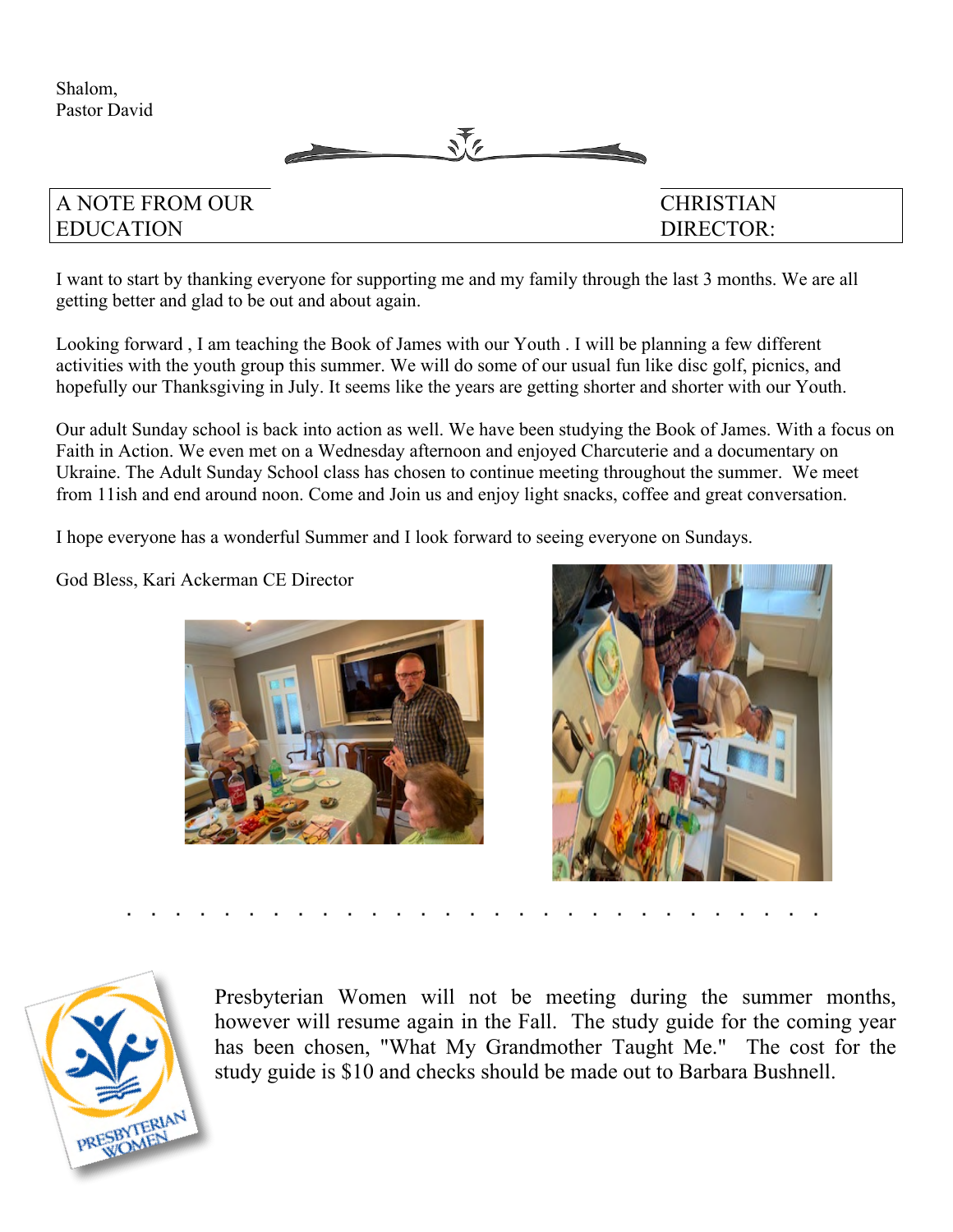The New program directories for 2022-23 will be passed out at the first meeting in September.

It was decided at the last PW meeting to do another **RUMMAGE SALE IN THE FALL**. The date decided upon is October 13, 14 and 15th. So everyone please start saving your items now!





**Congratulations to Marcus Smith, who is this year's Mary Evelyn Moore Scholarship recipient**. Based on his academic and extracurricular school record, Marcus has been accepted into the engineering program at Purdue University, where he'll begin his studies in the fall. His goal is to earn a bachelor's degree in aerospace engineering, with an eye toward working for NASA.

Since his grade-school days, Marcus has been active in a range of Auburn Presbyterian Church activities – from attending youth group programs to serving as a junior deacon, from

assisting with Friends Table to helping to acolyte and ring the bell on Sundays. He also has been a leader in our church-sponsored Boy Scout troop, where he has received numerous Scout awards and achieved the highest rank – that of Eagle Scout.

As a dedicated Scout, he has contributed greatly to improvements in our Biblical Garden and on our church property. His hands-on work includes restoring the arbors, building the Free Little Library, installing two new benches made from recycled plastic caps, and setting up the bike rack at the  $12<sup>th</sup>$  street entrance.

In his application for the Mary Evelyn Moore Scholarship, Marcus wrote:

"I hope to use my education to help many people. Having been part of our church, I have seen how the church's mission can help people across the globe, and I plan to continue to use my resources to contribute to that mission. I also believe that I can improve the lives of those around me by using my Scouting and Christian values as a guideline for how I should act every day."

Marcus was recognized for his accomplishments and received the scholarship award at the conclusion of the May 15 worship service. Following the service, the Women's Association hosted a reception for him and his family on the portico. (pictured above)

# **GRADUATION INVITATION TO THE CONGREGATION:**